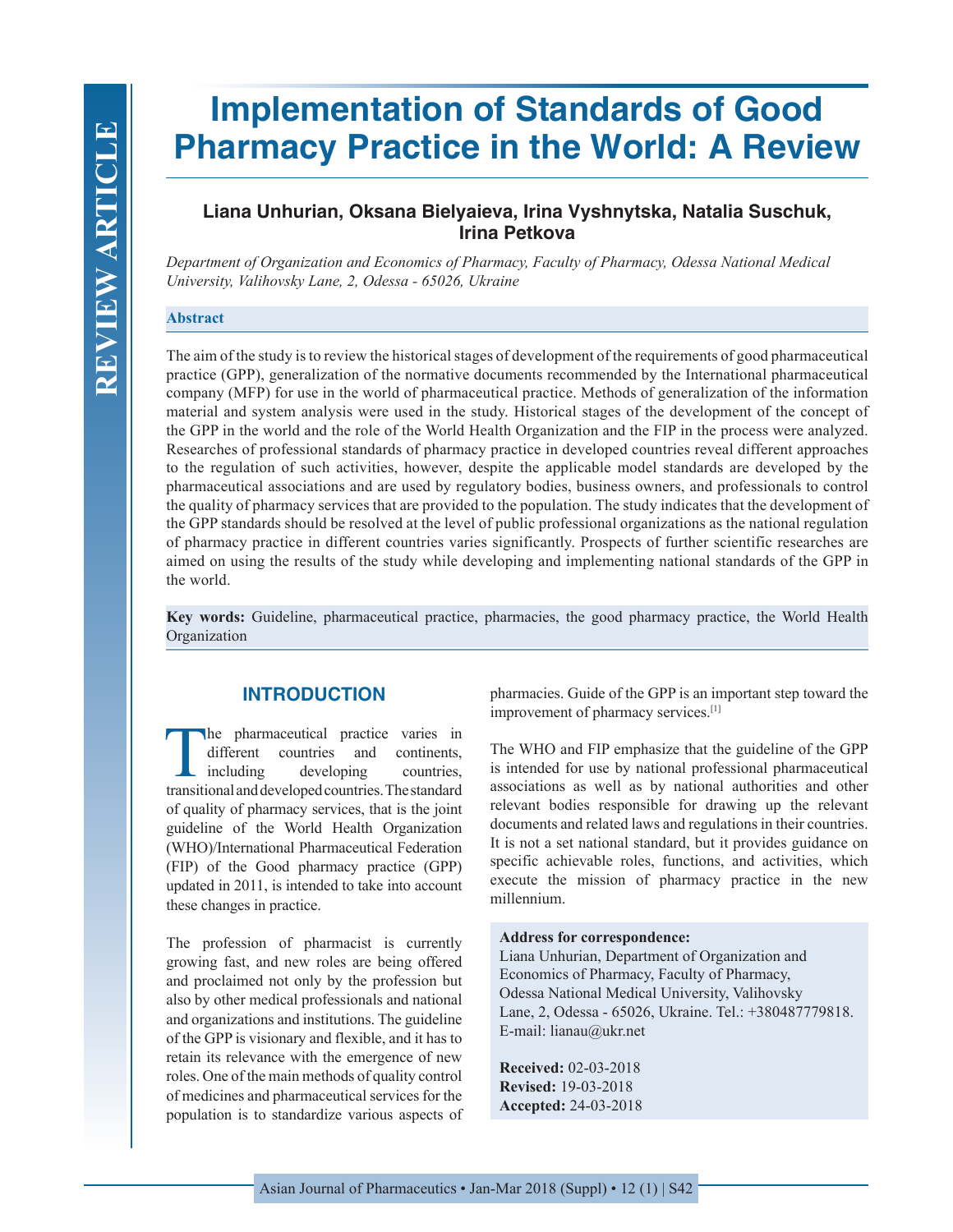#### Unhurian, *et al*.: Implementation of standards of Good Pharmacy Practice

Considering the text of the entire guideline, a special importance is given to professional issues and attitudes, and welfare of the patient has a paramount importance. However, it should be noted that it is the first time when legal, economic, and labor framework in the context of the structure of the GPP is introduced, and it is quite in time considering worldwide debates on the economic aspects of medicines, access to quality medicines, access to skilled medical workers, the global failure of the workforce, the increased cost of medical care, and new models of pharmacy practice.[2]

The WHO and FIP define the GPP as a pharmacy practice that meets the needs of people who use services of pharmacists to provide optimal medical care on the principles of evidencebased medicine. To support this practice, it is necessary to create a national system of quality standards and guidelines.

The work purpose is the research of historical stages of development of the GPP requirements and examination of modern normative documents, recommended by FIP to use in the global pharmaceutical practice, and study of the current status of this issue in the world.

Methods of generalization of the information material and system analysis were used in the study.

Since the late 80s, the WHO and the FIP have been working toward defining the roles and functions of pharmacists, as well as developing guidelines for the GPP as the framework of pharmaceutical care.

The Medicines Strategy, adopted by the World Health Assembly in 1986, was revised by the WHO, and according to it, there were two meetings regarding the role of pharmacist organized. The first meeting took place in 1988 in Delhi, India.[3]

In 1992, the FIP developed standards for pharmaceutical services - the methodology of good pharmaceutical practice, spread by the WHO Information Centers in March 1993. During the congress in Tokyo, Japan, the standards of pharmacy services entitled "GPP in Public and Hospital Pharmacies" were officially published.<sup>[4]</sup>

The FIP congress adopted the FIP/GPP text under the auspices of the Tokyo declaration on quality standards of pharmacy services. According to this document, the FIP has urged pharmaceutical companies and governments to cooperate to implement standards for the GPPs or to revise existing national standards in countries where they already exist.

Then, in May 1994, a resolution of the World Health Assembly WHA47.12 on the role of the pharmacist in support of the revised strategy of the WHO for medicines was adopted.

A text of the GPP was also submitted to the Expert Committee of the WHO on specifications of pharmaceutical medicines in 1994 in Geneva.

According to recommendations of the WHO Expert Committee and the approval of the Board of the FIP in 1997, a joint document of the WHO/FIP of the GPP was published in 1999 in a series of technical reports of the WHO Expert Committee on questions of the specification of pharmaceutical medicines. This provided recommendations of the GPP, a more formal status, and ensured its wide distribution in the world.<sup>[5]</sup>

Soon the WHO organized two more meetings on the role of the pharmacist in 1997 in Vancouver, Canada, and in 1998 in Hague, the Netherlands. These meetings confirmed the need to reform the pharmaceutical education programs and noted the role of the pharmacist in self-help and self-healing.

Pharmaceutical group of the European Union (the EU) in 1998 developed a document with the GPP for Europe in which particular attention was paid to the EU countries - "the GPP in Europe."[6]

In 2001, the "GPP in the New Independent States. Guidelines for the development and implementation of standards" was developed in Denmark by the Copenhagen center of drug policy and development of pharmaceutical practice. The document analyzed the state of practice of pharmacies and focused attention on issues of education of responsibility for own health and prevention of morbidity, the provision of prescription drugs and their use, self-treatment, the effect from prescription and use of drugs, as well as the method of step-by-step implementation of proper pharmacy practices in developing countries and countries in transition. The WHO experts suggested to implement European standards for pharmacies on the level of existing national standards to regulate various aspects of pharmaceutical activity, in particular the quality of the prescription data received by the pharmacist; development of medical forms; building contacts with doctors according to individual recipes; evaluation of data on the use of medical products in medical and pharmaceutical practice; construction and implementation of educational programs for health-care workers; conducting of advertising campaigns and spreading of information; and the question of a building of a privacy policy for information about individual patients.[7]

According to FIP recommendations, there is a strategy for implementing of national standards of GPP. First of all, basic pharmaceutical services are set up, for which the regulatory framework and relevant standards should be developed. After that, the system of secondary and higher education in pharmacy should be changed, since pharmacists will need more in-depth knowledge of pharmacotherapy, pharmacopeia, and communicative skills. The final stage is the provision of more complex professional pharmaceutical services.

The FIP highlights such GPP elements that demonstrate that the pharmacy provides qualitative assistance and works according to high standards: Availability of pharmacist on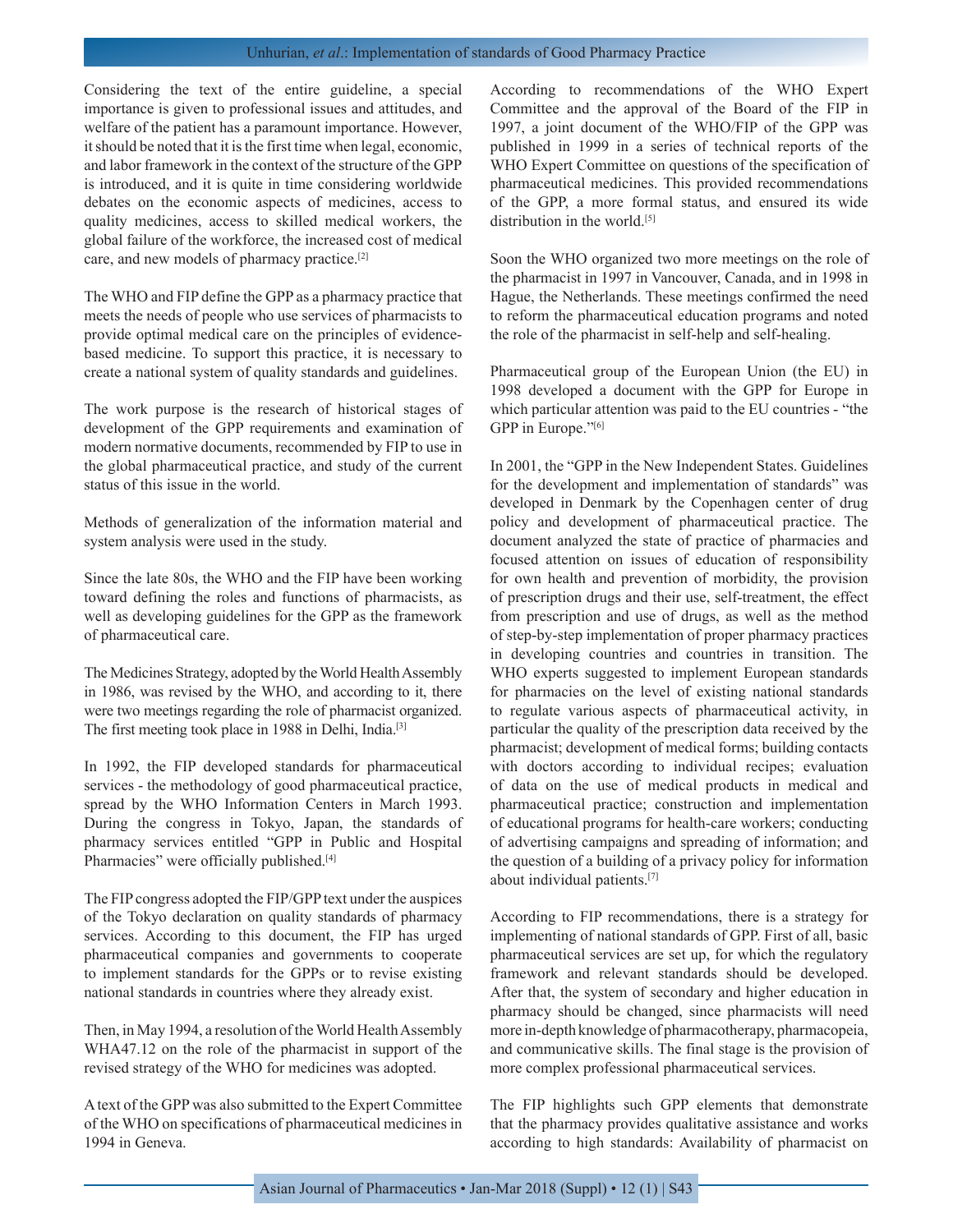change; availability of a pharmacy for people with disabilities and elderly patients; availability of a comfortable waiting area; the possibility of a private conversation between a pharmacist and a patient, including those with disabilities; and presence in the pharmacy of a zone with information about healthy lifestyle.

According to FIP's recommendations, the role of the pharmacist in providing effective drug therapy is as follows: Management of therapy, monitoring the effectiveness of treatment, and providing information on the rational use of medicines. The pharmacist should assess the health and needs of the client, taking into account his individual characteristics.

An important aspect of GPP is the professional collaboration between the pharmacist and the doctor. The first one should have the necessary medical and pharmaceutical information (diagnosis and laboratory data) for each patient.

It is also important to monitor the compliance with GPP standards. It can be internal and/or external; it also may be mandatory or only for the purpose of accreditation/ certification. This will reveal the disadvantages of fulfilling GPP requirements, as well as provide recommendations for their elimination. One of the simplest methods of controlling the quality of a pharmacy's work is to evaluate customer's satisfaction with the service.

In cooperation, FIP and WHO published the handbook *"developing of the pharmacy practice - a focus on the patient"* in 2006. This handbook describes the new paradigm of the pharmacy practice, and the approach to pharmaceutical help is introduced.

To improve standards and practice of distribution and use of medicines with the help of the setting of the WHO/FIP with the GPP as the framework, the FIP has taken the initiative to explore the possibilities of providing technical assistance to its member organizations in Cambodia, Moldova, Mongolia, Paraguay, Thailand, Uruguay, and Vietnam in developing of national standards of the GPP in a pilot study from 2005 to 2007.

In 2007, in Southeast Asia, the "Bangkok declaration of the GPP in public pharmacies" was adopted, and commitments of member associations for improving the quality of pharmacy services and professional practice were introduced.<sup>[8]</sup>

After accepting the guideline of the GPP in community and hospital settings, significant changes have occurred in the practice, applied science and technology, and pharmaceutical policy. Despite changes that have occurred since the adoption of the previous guidance of the GPP in the pharmaceutical policy, practice, and applied science in 2007, FIP was initiated to investigate the problem of updating the guiding principles of the GPP taking into account the modern standards of the present time and peculiarities of professional thinking.[9]

For this purpose in 2008, the FIP organized expert consultations in Basel, Switzerland, during the 68<sup>th</sup> World Congress. The meeting was attended by 50 participants, including the working group (WG), FIP of the GPP, the WHO staff from headquarters, representatives of the WHO regional office for the Eastern Mediterranean countries, the medicines advisers from Ghana, Nigeria, and the United Republic of Tanzania, presidents and secretaries of six Regional Pharmaceutical Forums, member organizations of FIP, and several invited international experts.[10]

After these consultations, the WG of FIP of the GPP has conducted an extensive investigation of the existing national standards for GPP in at least 37 countries and established a time frame that may allow carrying out adequate consultations with all 120 National Associations - members of FIP, relevant experts, and the WHO. The proposal concerning this initiative was presented at the 43rd meeting of the WHO expert Committee on questions of the specification of pharmaceutical medicines in October 2008 and an updated report was presented to the Committee of Experts at its 44<sup>th</sup> meeting in October 2009.

At the same time, in the end of 2008, the Pan-American health organization with the support of a group of experts from different pharmaceutical organizations was prepared "the guide for pharmaceutical services in primary health care" with the aim of underlining the role of pharmaceutical experts in the health system of Latin America.

Taking into consideration the consultations with 120 national members of the FIP in 2011 and changes in the pharmaceutical market, guidelines of the GPP through the adoption of a joint guideline FIP/WHO "the GPP: Standards of the quality of pharmacy services" were adopted and updated. This general guideline was published in the 45<sup>th</sup> report of the WHO Expert Committee as new standards of the quality of pharmacy services. Furthermore, this document calls national pharmacy professional organizations to adopt these guidelines and develop some special rules for the GPP.[11]

The GPP sets the standards that are usually higher than the requirements of the pharmaceutical legislation of the given country. There are several roles of pharmacists in the updated version of the GPP:

- 1. Manufacture, receipt, storage, security, distribution, use, release, and disposal of medical products.
- 2. Ensuring the effective management of the drug therapy.
- 3. Maintaining and improving of professional activity.
- 4. Promoting the increasing of the effectiveness of the system of medical care and health.[9]

These roles may vary for each pharmacist depending on duties they perform. Specific standards of the GPP can be developed only within national pharmacy professional organizations.

This guideline is recommended in the form of a set of professional goals that must meet the interests of patients and other stakeholders in the pharmaceutical sector.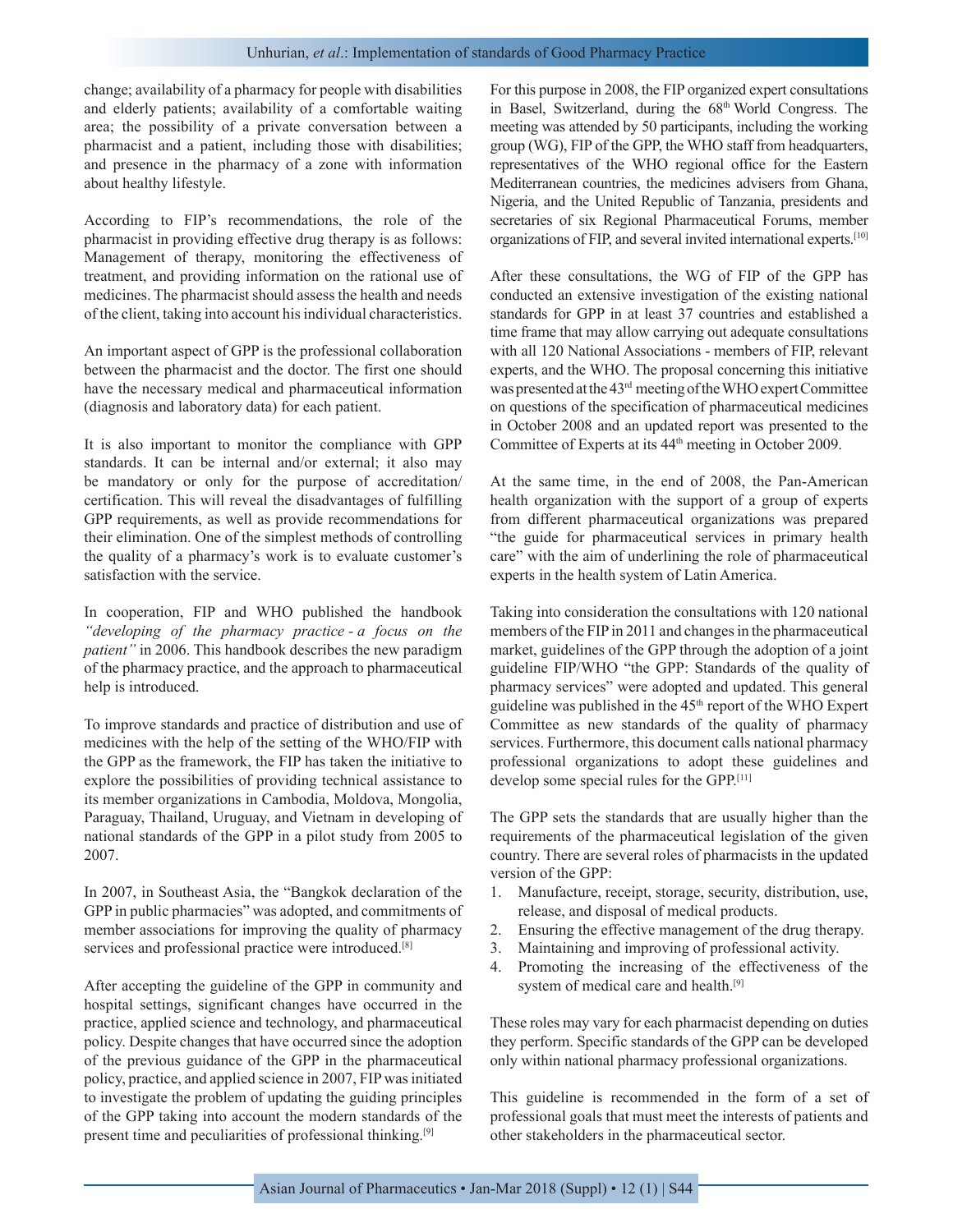Thus, in comparison with the previously approved concept of the GPP, the current updated version strengthens the requirements for the already known main elements of the GPP and highlights certain functions in each pharmacist's role for which minimum national standards should be set.

In different countries, the rules of the GPP exist in different forms. In some countries, there are holistic documents, where both requirements of material-technical base, facilities, personnel, and standards for the provision of pharmaceutical care are included. In other countries, these standards and requirements are set out in various documents. For example, in France, the standards for pharmacists are outlined in numerous guidelines. In Austria, on the contrary, almost all the requirements for pharmacists are joined in one law. There is also a guideline about the work of pharmacies, in which despite usual requirements for premises, equipment and staff there are also requirements for quality management system. In developed countries, the GPP standards have a recommended character. Hence, standards of pharmacy practice of Norway developed by the Norwegian pharmaceutical association in collaboration with other professional bodies contain requirements for activities of pharmacies that are used by the owners of the pharmacy business to conduct the internal quality control of pharmacy services. The minimum requirements for the operation of pharmacies are approved in legal acts that are adopted by the government.<sup>[12]</sup>

Pharmaceutical Society of Ireland issued Guideline on pharmacy practice to assist pharmacists in fulfilling legislative and regulatory requirements in providing pharmacy services.[13]

Furthermore, the GPP is implemented in countries of the CIS. Thus, in particular, Belarus has introduced a categorization of pharmacies. In Kazakhstan, the GPP was adopted in 2006, and in the Russian federation, rules of the GPP of the customs union were currently accepted.

It should be noted that the GPP standard and guidance on the implementation of proper pharmacy practices are the basis for implementing the concept of the total quality management (TQM), which has been operating in the world for more than 30 years, and the international standard of ISO quality management at pharmaceutical companies. The basis of the TQM is the understanding of the existence of an inextricable link between the quality management system and the management system of the organization, as well as the understanding that this is an essential tool for continuous improvement and increasing the competitiveness of the pharmacy organization in any market.[14]

## **CONCLUSION**

Hence, the GPP standards are an important step toward the expansion and improvement of activities of pharmacies by raising the requirements to ensure the quality of public services.

Development and implementation of the GPP requirements into the practical activity of pharmacies are a long-term and continuous process, despite changes in pharmaceutical science and practice.

In guides of the GPP of editions of all years, the big attention is paid on standardization of work of pharmacists of the provision of the population with medicines and medical products. The development of the GPP standards should be resolved at the level of public professional organizations as the national regulation of pharmacy practice in different countries varies significantly.

The prospects of further scientific researches are aimed on using the results of the study while developing and implementing national standards of the GPP in the world.

## **REFERENCES**

- 1. The Order of MOH of Ukraine of 30.05.2013 № 455. On Approval of the Guidelines Good Pharmacy Practice: Quality Standards Pharmacy Services. Weekly Pharm 2013;27:18-20.
- 2. Vetutneva NO, editor. Modern concept of quality assurance of medicinal products. Vinnitsa: Nilan LTD.; 2018. p. 69-75.
- 3. General Pharmaceutical Council of Spain. Good Pharmacy Practice in Spanish Community Pharmacy. Madrid: General Pharmaceutical Council of Spain; 2013. p. 15.
- 4. Good Pharmacy Practice (GPP) in developing Countries. Recommendations for Step-Wise Implementation: FIP; 1998. p. 16.
- 5. Joint FIP/WHO Guidelines on Good Pharmacy Practice: Standards for Quality of Pharmacy Services. Forty-fifth Report of the WHO Expert Committee on Specifications for Pharmaceutical Preparations. WHO Technical Report Series; 2011;961:310-23.
- 6. The Patient in Focus: A Strategy for Pharmaceutical Sector Reform in Newly Independent States//EUR/ICP/ QCPH062202WHO/DAP/98/8. 1998. p. 38.
- 7. Good Pharmacy Practice in the Newly Independent States. Guide the Development and Implementation of Standards. Provisor; 2002. p. 17: 3-8, 18: 3-13, 21: 8-14.
- 8. FIP Reference Guide on Good Pharmacy Practice in Community and Hospital Settings. First edition 2009/ Approved by FIP Council in Istanbul in September 2009. The Hague, Netherlands: International Pharmaceutical Federation Internationale Pharmaceutique; 2009. p. 62.
- 9. Forty-fifth Report of the WNO Expert COMMITTEE on Specifications for Pharmaceutical Preparations (WHO Technical Report Series; No 961). 2011. p. 310-23.
- 10. Joint FIP/WHO Guidelines on Good Pharmacy Practice: